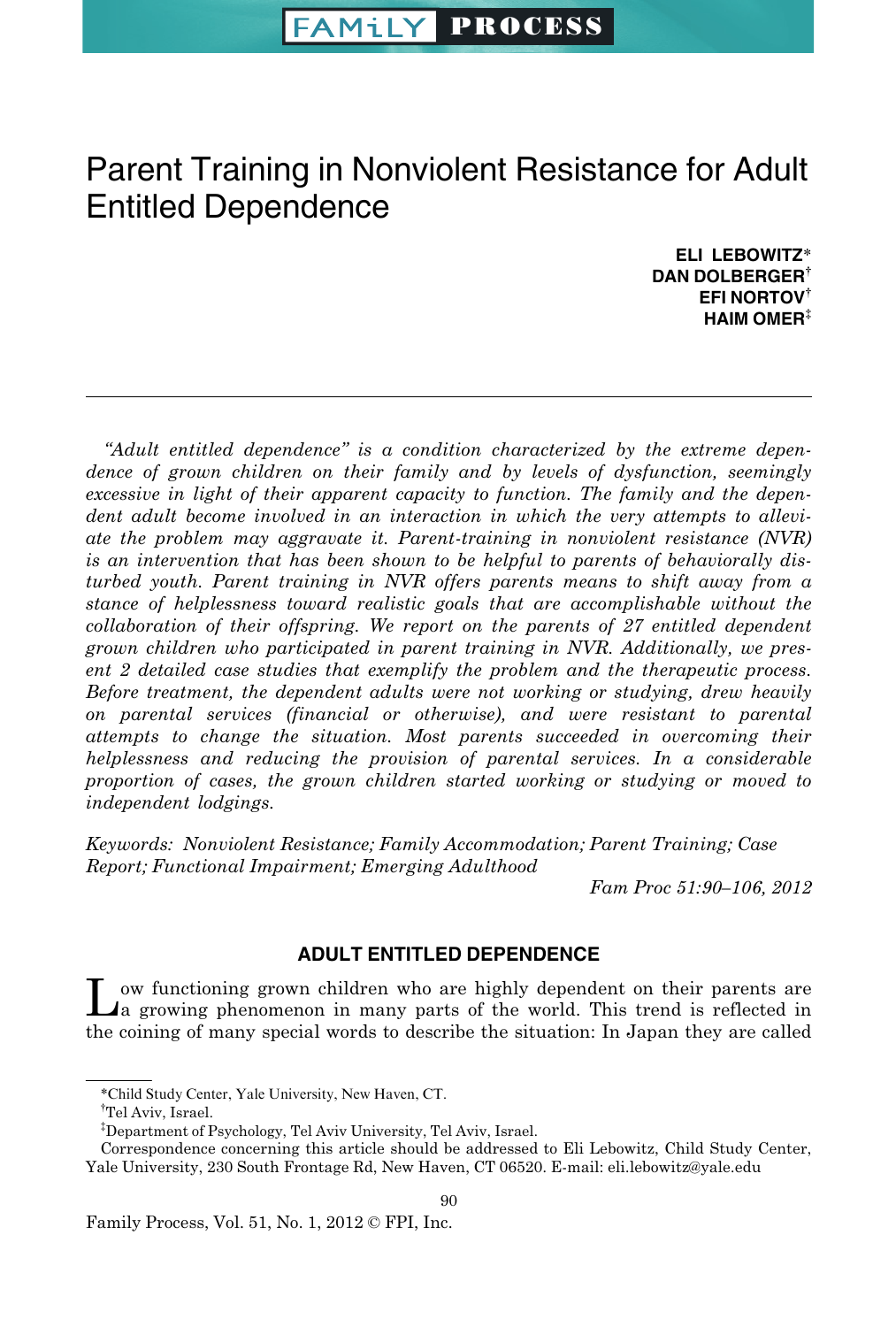"Hikikomori" (Malagon, 2010), in Italy "Bamboccioni," in Germany and France "Tanguy Syndrome" (Janne, 2007), and in England (Finlay, 2010) "NEET" (not in employment, education, or training) or "Kippers" (kids in parents pockets eroding retirement savings). In Canada, they are termed "Boomerang Children" (Ravanera, Rajulton, & Burch, 1995; Settersten, Furstenberg, & Rumbaut, 2005), in Austria "Mamma's Hotel Children," and in South Korea, they are known as "Kangurus."

In the Unites States, the phenomenon has been given various names including the "Full Nest Syndrome" (Schnaiberg & Goldenberg, 1989; White, 1994) and "ILYA" (incompletely launched young adult). The phenomenon was also brought to popular attention under the name "Failure to Launch," in a movie by the same name in which parents hired a "relationship expert" to help lure their 35-year-old son away from their all too comfortable home and toward independence.

In Greece, Italy, Portugal, and Spain, well over half of all young adults currently live with their parents (Giuliano, 2007). In the United Kingdom and North America, rates are significantly higher compared with past decades (Berrington, Stone, & Falkingham, 2009; Settersten et al., 2005), and in Japan, there are estimated to be millions of self-isolating and dependent adults who have aroused considerable social and financial concern (Teo, 2010).

Temporarily living at home and receiving help from one's parents may be a normative phase that allows the young person to find his way in life. In many cases, however, the transition to fully autonomous functioning does not occur or is reversed after an abortive attempt at independence (Goldscheider & Goldscheider, 1998, 1999) leading to chronic dependence on parental support.

Alongside individual and family characteristics, a number of sociocultural factors may contribute to the spread of overly dependent grown children: (1) Modern society's prolongation of adolescence as a period of search for personal, professional, and social identity creates a situation in which it is less and less clear when the young person should be expected to function independently (Arnett, 2007); (2) the belief that every person should find a career that perfectly suits his personality sanctifies the right for a personal search that may at times become interminable (Collin & Young, 2000; Twenge, 2006); (3) the decrease in traditional parental authority makes parents less able to set demands and limits (Omer, 2011); and (4) the spread of computer technology presents people with the temptation of a virtual life that satisfies their needs for entertainment and occupation without exposing them to the wear and tear of the "real world" (Shaw & Black, 2008).

The affluence of the western world may allow some families to sustain adults who do not work without experiencing excessive financial burden, but research has indicated that parents of higher socioeconomic status express greater levels of dissatisfaction with the situation, perhaps holding higher expectations for financial independent success (Aquilino, 1990). Although culture-specific factors presumably impact attitudes toward staying at home, it would appear from the data presented above that both collectivistic societies that emphasize strong family ties and individualistic ones that emphasize personal choice in career development may foster dependence in today's world.

The diagnostic characteristics of dependent adults are probably quite varied. They may suffer from social phobia, obsessive compulsive disorder (OCD), depression, conduct disorder, attention deficit hyperactivity disorder (ADHD), learning disabilities, or none of the above. The parental complaints, however, are often very similar,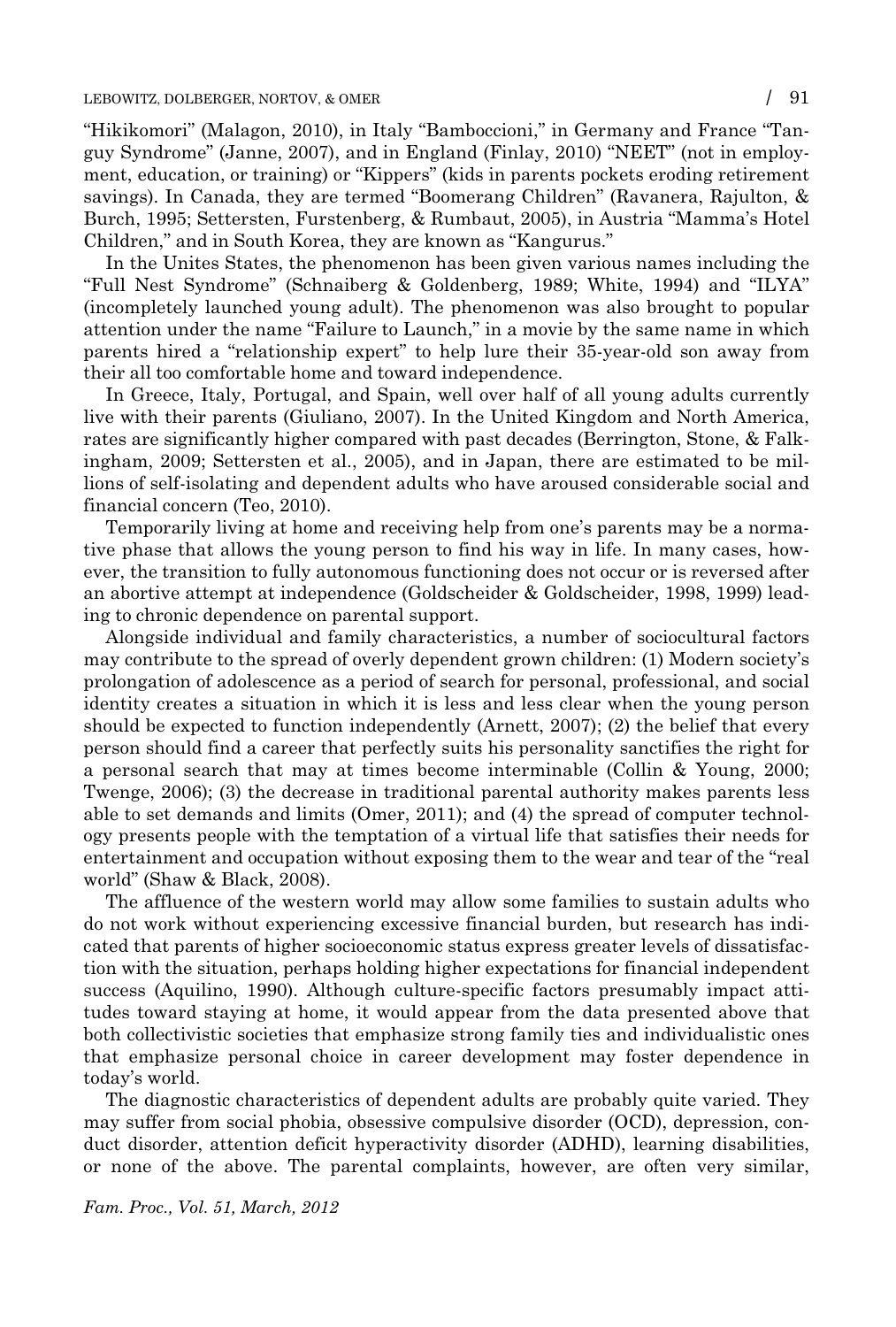usually including school drop-out, work avoidance, demands for money and other services, immersion in the computer, and inversion of the night–day cycle. We refer to this condition with the term *adult entitled dependence* (AED). This is a chronic condition involving a dysfunctional adult offspring and at least one parent who accommodates to the pattern of dependence by providing age-inappropriate services. AED is distinct from simply living with parents or enjoying their support as is widely accepted in many cultures, and is characterized by impaired functioning and by parental services which are beyond the norm for the given culture.

The family often seems caught in a vicious cycle in which the very attempts by the dependent adult or his parents to alleviate the condition actually aggravate it. Table 1 exemplifies these loops.

For example, he may try to alleviate his distress by pressing for more parental protection and services. However, the increased protection and accommodation can actually reduce his ability to cope independently. The parents, in turn, feel obliged to come to their child's rescue, but the more they do so, the less he is able to function. Occasionally, frustration may lead a parent to pose impulsive and rigid demands. The dependent adult responds in kind, escalating his behavior, perhaps through an exhibit of violence or suicidality, after which the temporary bout of "tough parenting" usually recedes. Escalation thus adds another turn of the screw to the family trap.

Numerous theoretical and clinical approaches have been suggested over the years to describe and treat dependence within the family. Where much of psychology and psychiatry has stressed the disordered individual and focused on nosological categories such as depression, anxiety, or dependent personality disorder, family-based approaches such as the Family Systems Theory (Kerr & Bowen, 1988) and Structural Family Therapy (S. Minuchin, 1974) have focused on the interpersonal aspects of the condition. Concepts such as flexibility and rigidity of family structure (Olson, 2011) and interpersonal boundaries and alliances (P. Minuchin, 1985) have been suggested to explain the dysfunctional behavior of individuals within the family context. Accordingly, family models have taken an interpersonal systemic approach to treating such situations, focusing on the communicative and relational rather than on the individual. In the current report, we both draw on such formulations and diverge from them. AED can only occur within the context of a family (or analogous) system, but the clinical approach detailed below attempts to promote change through work that is

| <b>Dependent Behavior</b>                                                                                                                                                                                                                                    | <b>Accommodating Behavior</b>                                                                                                                              |
|--------------------------------------------------------------------------------------------------------------------------------------------------------------------------------------------------------------------------------------------------------------|------------------------------------------------------------------------------------------------------------------------------------------------------------|
| Explicit or implicit demands for money, goods, or services<br>Demand for continuous reassurance<br>Aggression and victimization                                                                                                                              | Supply of money, goods, or services<br>Providing continuous reassurance<br>Submitting to aggression and<br>victimization                                   |
| Blaming<br>Use of parent as a go-between and moderator for<br>communicating with the external world<br>Maintaining a paradoxical, "present yet alienated"<br>attitude toward the parents: "I am here all the time<br>but I will reduce contact to a minimum" | Feeling and expressing guilt<br>Providing communicative and other<br>links to external reality<br>Accepting dependant's presence<br>while avoiding contact |

TABLE 1 Examples of Mutually Reinforcing Dependent Behavior and Accommodation

www.FamilyProcess.org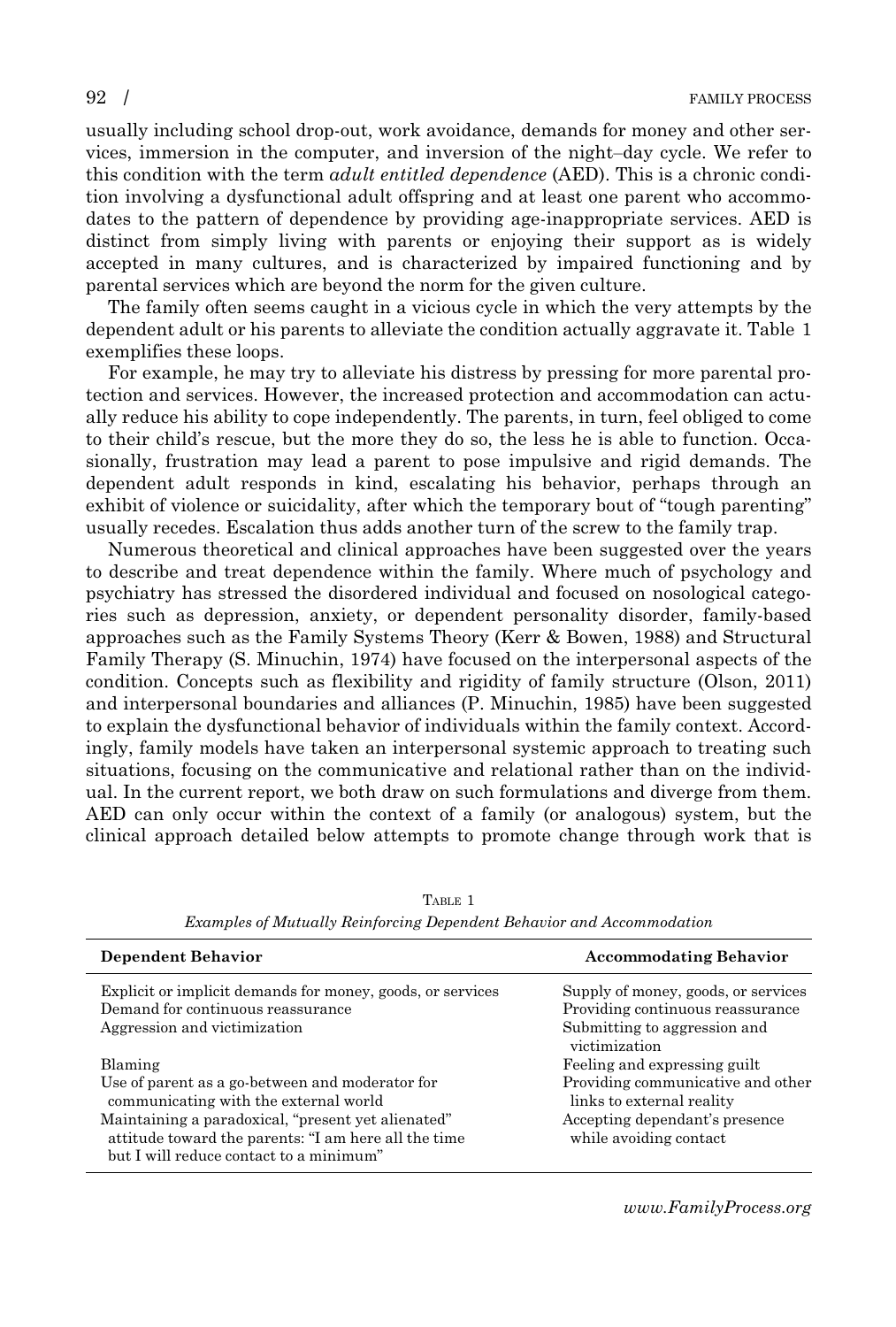conducted exclusively with the parents. The goal is to create change in the family system, through the actions of part of that system.

Another context in which accommodation to the demands of dysfunctional relatives has been researched extensively is that of (OCD). Accommodation in OCD (i.e., supplying reassurance, participating in rituals, etc.) has been linked to more severe symptoms (Merlo, Lehmkuhl, Geffken, & Storch, 2009) greater impairment (Storch et al., 2010), and worse treatment outcomes (Ferro et al., 2006). Although AED is not directly related to OCD specifically, family accommodation constitutes a related phenomenon of parents supplying services and resources that actually serve to reinforce the unhealthy behavioral patterns. Some families report coercive behaviors on the part of the OCD individual aimed at imposing accommodation on parents (Lebowitz, Omer, & Leckman, 2011; Lebowitz, Vitulano, & Omer, 2011; Lebowitz, Vitulano, Mataix-Cols, & Leckman, 2011). Furthermore, research has indicated the presence of significant populations of chronically dysfunctional young adults with various diagnostic labels who pose considerable burden to themselves and society (Pepper, Kirshner, & Ryglewicz, 2000). The present formulation applies the notion of accommodation to dependent adults, independent of the diagnostic criteria for OCD or other nosological categories.

# NONVIOLENT RESISTANCE

Nonviolent resistance (NVR) offers a possible way out of the trap of dependence. The approach, originally developed in the sociopolitical sphere, refers to the practice of achieving goals through symbolic protests, disobedience, public opinion, and other nonviolent means (Ackerman & Kruegler, 1994). Made famous by such leaders as Mahatma Gandhi (Gandhi & Iyer, 1986) and Martin Luther King Jr. (King, 2003), the approach has been implemented in many political arenas including Iran, the Philippines, Czechoslovakia, Chile, and Georgia (Roberts & Garton Ash, 2009).

Nonviolent resistance has more recently been adapted for various other contexts including violence against women (Schmidt, 1995) and aggressive behaviors of children and adolescents (Omer, 2001, 2004). While other approaches, such as Strategic Therapy (Haley & Richeport-Haley, 2003), cognitive behavioral family therapy (Dattilio & Epstein, 2005), and other behavioral approaches (Kazdin, 1997), share with NVR a focus on practical, limited goals and directive interventions by the therapist, NVR draws on unique philosophical roots, which lead to particular steps and implementations.

Parent training in NVR has been manualized (Ollefs, Schlippe, Omer, & Kritz, 2009) and in a randomized wait-list-controlled trial involving the parents of 41 children with acute behavioral problems (Weinblatt & Omer, 2008), parents who received training in NVR showed reductions in parental helplessness and escalatory behaviors, and improvements in perceived social support. Children of parents who received the training exhibited significantly less negative behaviors compared with children of parents who did not undergo NVR training as measured by standard screening tools such as the Child Behavior Checklist (Achenbach, 1994).

These findings suggest that NVR might be relevant for families with AED. As far as we know, this is the first systematic report on the use of any parent-training method with a population of highly dependent adults. The recommended strategy for building an evidence base for a new treatment is to show preliminary effectiveness in a series of cases before undertaking controlled studies (Bruce & Sanderson, 2005;

Fam. Proc., Vol. 51, March, 2012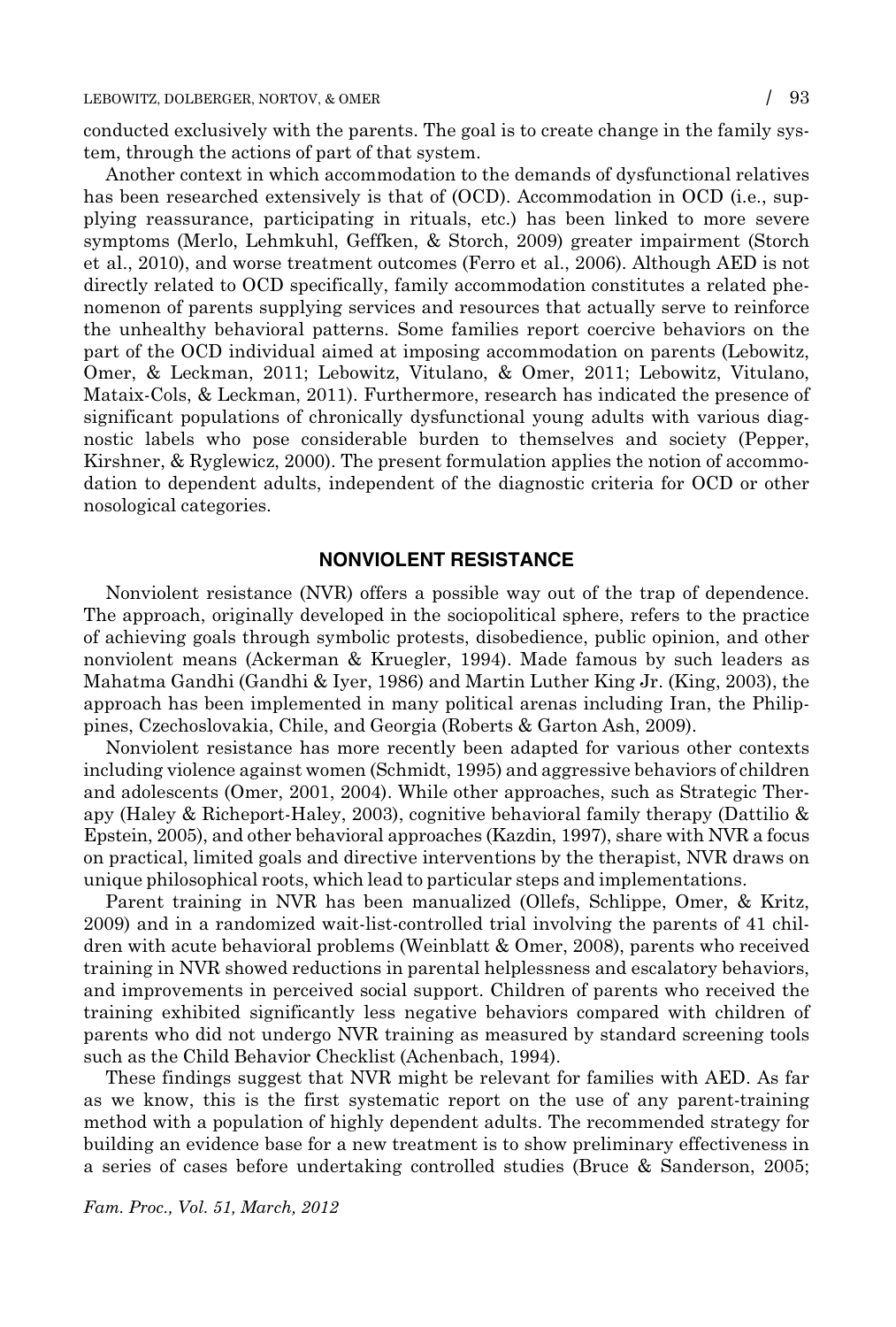Edwards, Dattilio, & Bromley, 2004). Accordingly, we present a series of cases in which NVR was implemented to address AED.

# METHOD

# Clients

The authors of this report are psychologists experienced in parent training in a variety of contexts, particularly disruptive behaviors and anxiety disorders. Our group, located in Israel, maintains a parent training clinic at Israel's leading children's hospital where parent training in NVR is offered to parents of youth with severe behavioral disturbances.

As our NVR program for the parents of aggressive and self-destructive children and adolescents became known by professionals and the wider public, we began to receive referrals of parents of adults with similar problems. We soon witnessed that the AED pattern characterized many of these families. Eventually, we established a team of five trained clinical psychologists devoted to investigating and treating this phenomenon.

There are no data on the prevalence of dependent adults in Israel, although the topic has garnered some media attention in recent years. Throughout this article, we use the masculine when referring to the dependent adults because of a preponderance of males in our sample. It is not clear to what extent this is a bias of the sample, but in Japan, the majority of Hikikomori are also reportedly males (Sakai, Ishikawa, Takizawa, Sato, & Sakano, 2004) and in other countries such as Italy, more adult men than women live with their parents (Giuliano, 2007).

Parents were offered training in NVR in cases characterized by the presence of a low functioning adult child (e.g., unemployed, sleeping for most of the day, self-isolating) and by demands for age-inappropriate parental services backed by threats in case of noncompliance.

Twenty-seven families met these criteria and are included in this report. There were eighteen heterosexual couples and nine single parents including four divorced mothers, one divorced father, and four widows. Based on parents' self report, 10 families (37%) had high income, 13 (48.1%) had medium income, and the remaining 4 (14.8%) had low income.

The dependent adults were predominantly male (23 out of 27). The age range was 18–47 ( $M = 26.8$ ;  $SD = 7.4$ ). Nineteen (70.3%) had completed 12 years of school, but only 14 (51.8%) had graduated. To their parents' knowledge, eight of the dependent adults (29.6%) had ever been involved in a romantic relationship and the same number had outstanding financial debt. Although they would probably meet the diagnostic criteria for a number of different conditions, we cannot provide a formal breakdown by diagnoses because we have not met the dependent adults.

# Treatment

Parental training in NVR has been described elsewhere in detail (Omer, 2004) and, in brief, includes the following elements:

### Focusing on resistance rather than control

Parents' role is to nonviolently resist negative behavioral patterns; however, they cannot dictate to the adult what to do with his life. Accepting the limitations on the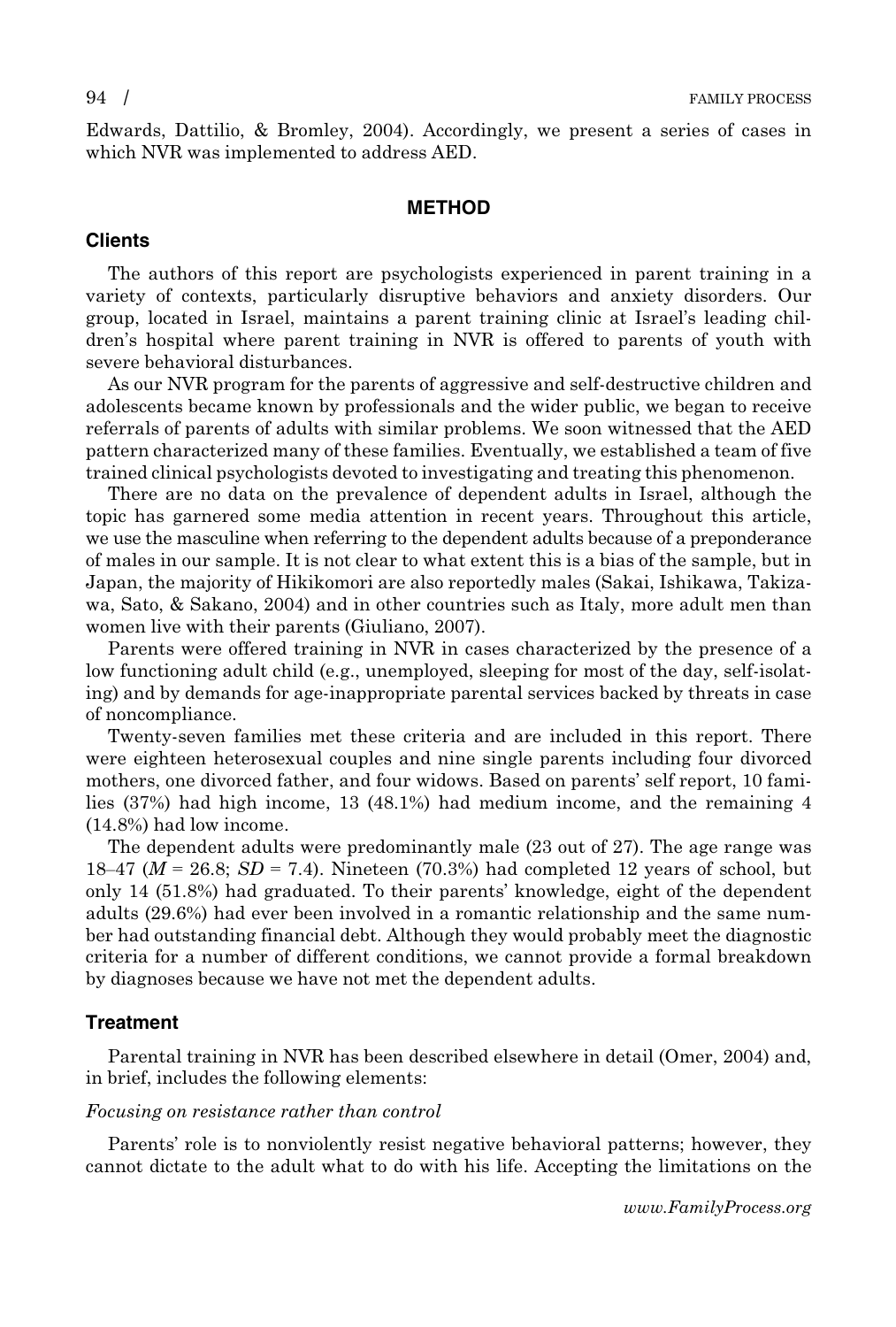scope of one's own control and focusing on those things that fall within that sphere of influence is the starting point for all nonviolent struggles.

Parent training in NVR includes a broad set of resistance techniques such as:

- Delivery of a formal announcement declaring the intent to resist unacceptable behaviors.
- Performance of parental "sit-ins" through which parents can express their commitment to change and dissatisfaction with current conditions.
- Documentation of violent or aggressive episodes and publicizing them to supporters.
- Refusal of services and the systematic planning of a decided nonviolent response to threats and violence.

# Anti-escalation training

Parents come to recognize their own escalatory patterns and learn ways of countering them. Anti-escalation strategies include: The principle of delayed response to negative behaviors (illustrated by the phrase "Strike while the iron is cold!"); Avoidance of a dominance-oriented stance (captured by the phrase "You don't need to win, but only to persevere!"); Avoidance of arguments and "ping-pong interactions"; Release from the compulsion to retaliate and development of self-control as a sign of strength. Parents are also encouraged to make unilateral conciliatory gestures, which serve to remind both the parents and the adult child that the steps are "for him" as much as "to him." Simple representative phrases such as the ones cited above are part of the NVR dialog and can help parents grasp an idea in a way they can retrieve and utilize even when under stress.

# Creating a network of support

Rallying public support is basic to all manifestations of NVR both in the family and in the social arena. Parents are asked to create a broad list of potential supporters including family, friends, acquaintances, and any person who they feel might potentially be willing to become involved to even a minor degree. These are then contacted, the situation is explained, and an invitation is extended to meet with the therapist to learn about NVR and to voice any apprehensions.

Treatment lasted between 12 and 25 sessions. Initially, the sessions were held once a week, but as treatment progressed, they were spaced out.

## Measures

A structured rating form, comprised of forced choice questions, was used to document the problems reported by the parents and to describe the treatment goals. Parental distress, social support, and relationship with the child were also assessed. Ratings were made at the beginning of treatment and when the parents felt they could continue on their own, or reduce their sessions to less than once a month. The therapists were instructed to base their ratings on the parents' explicit reports.

In an effort to minimize risk of positive bias inherent in having therapists complete the outcome measures, a number of steps were taken. Therapists were urged to complete the forms as objectively as possible, basing their report on facts the parents had explicitly reported to them. After the initial ratings had been performed, therapists were asked to review the forms looking for any possibility of having overstated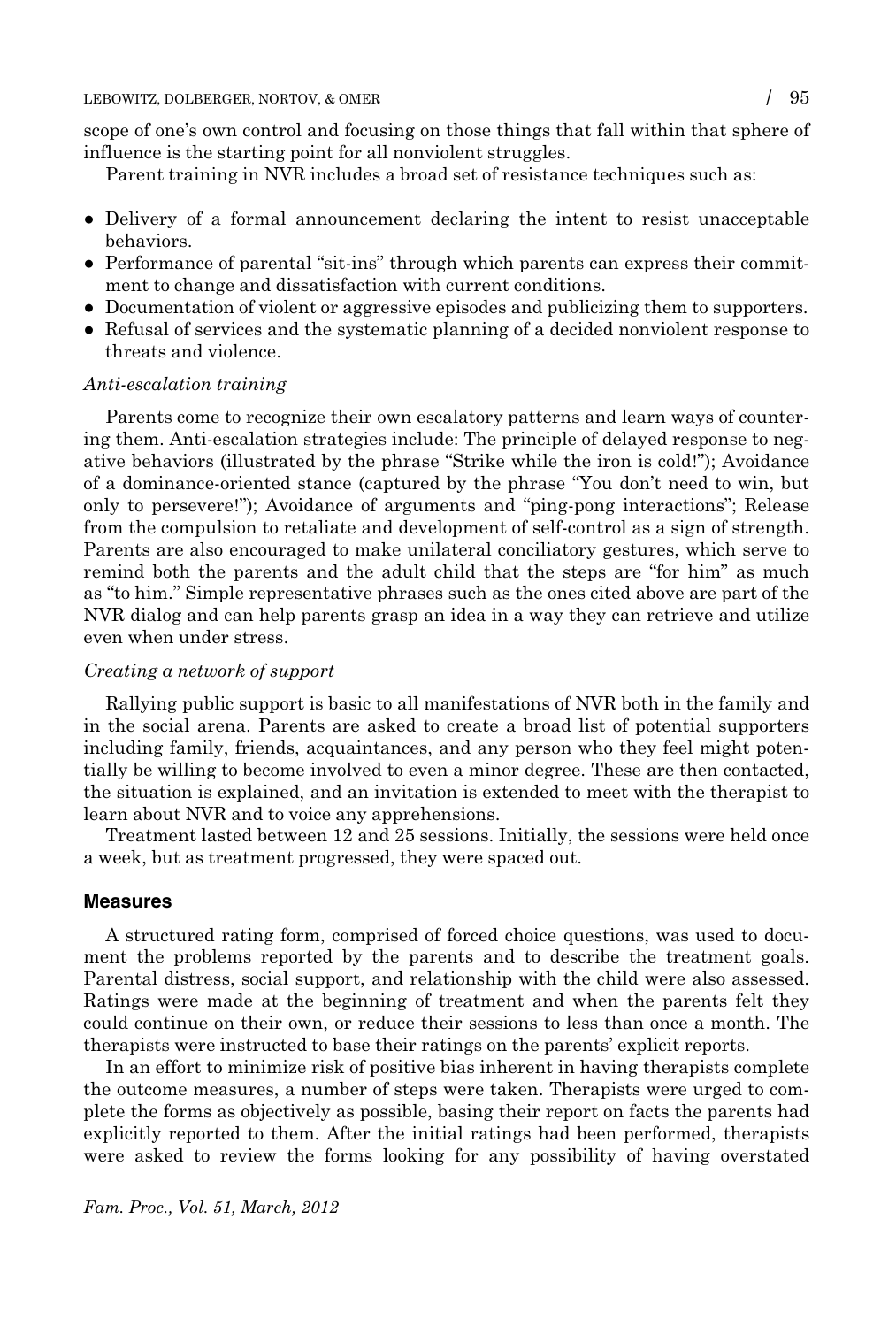improvements. In cases of doubt, the therapists telephoned the parents and asked their opinion. A number of downward corrections were made after this process.

# Data Analysis

Descriptive statistics pertinent to the dependent behavior of the adult children are presented. Wilcoxon's matched pair test was employed to test for significance of differences in the dependent behaviors, McNemar's chi-square for differences in occupational status, and Pearson's chi-square for changes in residential status.

# RESULTS

Table 2 presents changes in the dependent adults' residential and occupational status before and after parent-training. McNemar's chi-square test showed a significant shift from "not working" to "working", indicating more adult children were employed after parent training  $(p = .22)$ . Pearson's chi-square showed a nonsignificant trend toward more independent living accommodations ( $\chi^2 = 1.5$ ,  $df = 1$ ,  $p = .214$ ). Other behaviors of the dependent adult child such as leaving the house, participating in chores, reversing the night/day cycle, or seeing friends also showed significant improvements and are summarized in Table 3.

Parents reported reduced parental accommodation in key areas such as doing the adult child's laundry, supplying a car, or cooking specifically for him. Table 4 presents these changes. Table 5 summarizes treatment goals set and achieved for the 27 participating families.

An additional finding was an almost complete absence of extreme reactions and adverse effects that parents feared. To wit: (1) there were no reports of suicidal or self-injurious behavior; (2) there was one case of involuntary hospitalization of a dependent adult who suffered from paranoid schizophrenia; (3) one dependent adult reacted with depressive symptomatology, taking to bed for 2 weeks (after this time, he went to work part-time); and (4) there were two cases in which the dependent adult temporarily stopped communicating with the parents for a few months. It should be emphasized that the parent training includes detailed instructions on how to cope with threats without giving in, minimizing them, or escalating.

|                     | Before $(n)$ | After $(n)$ |
|---------------------|--------------|-------------|
| Residential status  |              |             |
| With parents        | 20           | 15          |
| Separate lodgings   |              | 12          |
| Occupational status |              |             |
| Full time           |              |             |
| Part time           | 3            | 8           |
| Does not work       | 23           | 15          |

TABLE 2 Occupational and Residential Status of Dependent Adults Before and After Parent Training  $(N = 27)$ 

Note: Most of the young adults living in separate lodgings were living in quarters owned or paid for by their parents.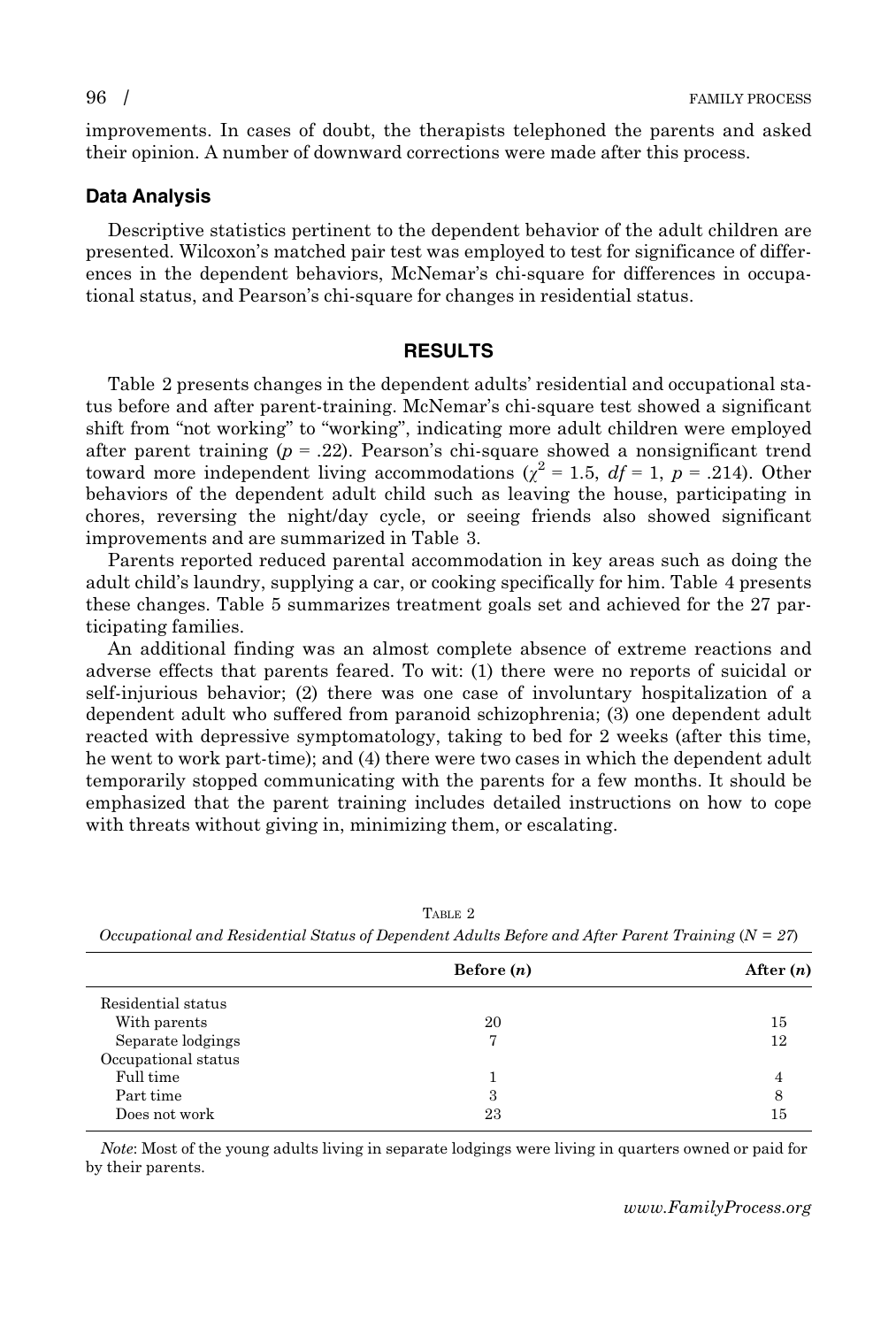Behaviors of Grown Dependent Child Before and After Parent Training in Nonviolent Resistance (Parent Report)

|                                                                         | N  | Mean<br><b>Before</b> | Mean<br>After | Wilcoxon Signed-Rank<br>Test (Z) |
|-------------------------------------------------------------------------|----|-----------------------|---------------|----------------------------------|
| Does the dependent adult fulfill home duties?                           | 13 | 1.54                  | 2.15          | $2.17*$                          |
| Does he leave his room to other parts of the<br>house?                  | 12 | 3.25                  | 3.42          | 1.0                              |
| Does he regularly lock the door to his room?                            | 12 | 2.58                  | 1.5           | $-2.39*$                         |
| Does he allow others access to his room?                                | 24 | 1.92                  | 2.46          | $2.07*$                          |
| Does he reverse his diurnal cycle (awake all night)<br>asleep all day)? | 21 | 2.71                  | 1.86          | $\textbf{-3.44}^{\ast\ast\ast}$  |
| Does he leave the house?                                                | 24 | 3.08                  | 3.75          | $2.54$ <sup>*</sup>              |
| Does he use any means of transportation?                                | 24 | 2.75                  | 3.50          | $2.43*$                          |
| Does he take over public space in your shared<br>household?             | 13 | 2.38                  | 1.69          | $-1.98$ <sup>*</sup>             |
| Does he dictate rules to other household<br>members?                    | 13 | 3.00                  | 1.92          | $-2.72***$                       |
| Does he eat meals with the family?                                      | 13 | 2.23                  | 2.62          | 1.5                              |
| Does he have outbursts of rage?                                         | 27 | 2.63                  | 1.78          | $-3.36^{\ast\ast\ast}$           |
| Does he use violence?                                                   | 26 | 2.08                  | 1.19          | $-3.37***$                       |
| Does he threaten others?                                                | 26 | 2.27                  | 1.38          | $-3.05***$                       |
| Does he steal from you?                                                 | 26 | 1.31                  | 1.08          | $-1.27$                          |
| Does he comply with your requests?                                      | 20 | 3.30                  | 1.50          | $-3.78***$                       |
| Does he use drugs?                                                      | 21 | 1.67                  | 1.43          | $2.23^*$                         |
| Does he have social ties?                                               | 25 | 1.92                  | 1.88          | $-0.42$                          |
| Does he meet friends?                                                   | 27 | 2.15                  | 2.63          | $2.41*$                          |

Notes: All questions are forced choice with a range of 1–4.  $*<sub>p</sub> < .05. **<sub>p</sub> < .01. ***<sub>p</sub> < .001.$ 

| TABLE 4                                                        |  |
|----------------------------------------------------------------|--|
| Parental Accommodation Before and After Treatment ( $N = 27$ ) |  |

| <b>Supplied Services</b>                      | Beginning $(n)$ | End (n) |
|-----------------------------------------------|-----------------|---------|
| Cooking (specifically for dependant)          | 14              | 4       |
| Laundry services (specifically for dependant) | 15              | 5       |
| Providing dependant with family car           | 12              | 6       |
| Driving dependant places on demand            | 10              | 4       |
| Giving dependant money                        | 22              |         |

The following case reports illustrate the process in detail. These cases were chosen because they exemplify both the techniques used in the NVR parent training and the complexity of the process. The cases illustrate some of the challenges that therapist and family face, and the need to accept partial and often very gradual progress rather than focusing on "all or nothing" goals and outcomes.

# Case 1

Eli and Myra, the parents of George (18) and Gina (13), asked for help with George's self-isolation. They described him as an intelligent and sensitive person who had been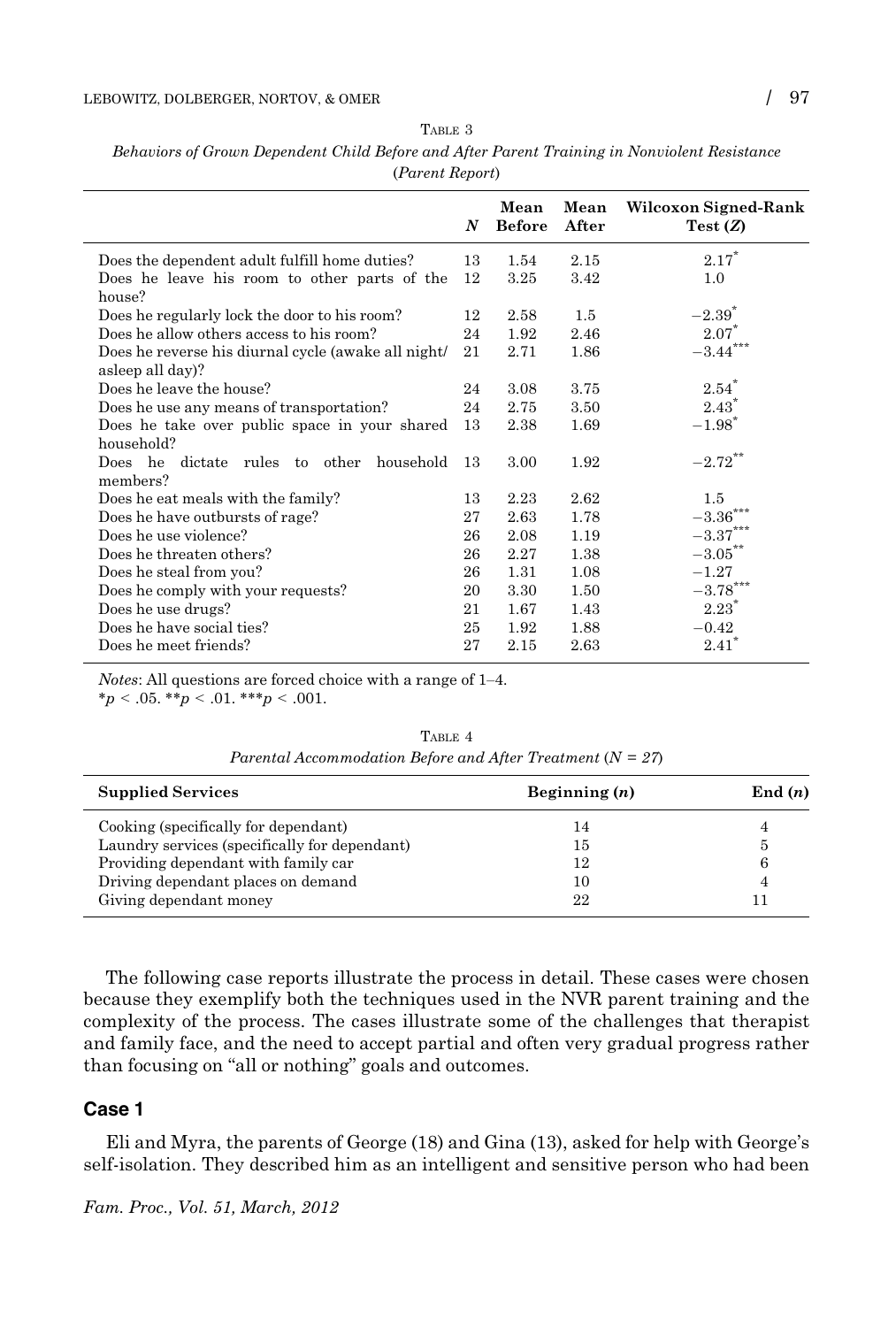| <b>Treatment Goal</b>                                         | Intended $(n)$ | Achieved (n) |
|---------------------------------------------------------------|----------------|--------------|
| Parent-centered goals                                         |                |              |
| Defend themselves better against verbal and physical violence | 20             | 20           |
| Reduce financial support                                      | 17             | 15           |
| Reduce conflicts                                              | 16             | 16           |
| Create a space for individual and marital activities          | 6              | 6            |
| Develop ability to withstand demands for control and services | 22             | 19           |
| Re-establish communication                                    | 11             | 8            |
| Dependant-centered goals                                      |                |              |
| Increase independent functioning                              | 22             | 17           |
| Move to separate home                                         | 9              | 5            |
| Reduce self isolation                                         | 15             | 10           |
| Return to work cycle                                          | 14             | 10           |
| Return to studying                                            | 13             | 5            |
| Improve social life                                           | 11             | 4            |
| Increase financial independence                               | 14             | 10           |
| Reduce outbursts                                              | 12             | 10           |
| Participate in household chores                               | 9              | 6            |
| Reduce depression and anxiety                                 | 12             | 8            |

TABLE 5 Intended and Achieved Treatment Goals for 27 Participating Parents

Note: Describes the number of cases in which each parental goal was achieved relative to the number of families in which the parents regarded the given goal as relevant.

a good student with an active social life, and with whom, until recently, they had shared a warm and close relationship. About a year before the beginning of treatment, George developed a deep aversion to Gina. He avoided staying in one room with her or touching any object that might have been touched by her. He would curse her and complain about her presence in the home. George's aversion gradually developed into a rigid set of rules that were imposed on the whole household. His clothes had to be laundered separately, the air-conditioning had to stay off because it might contaminate the air in his room with Gina's breath and he refused to eat any food that came out of the kitchen. He demanded a private refrigerator in his room and his mother had to bring him food from outside the house. He would only go out occasionally when his mother took him in her car, but she had to guarantee that Gina would never sit on the front-seat that was reserved for him. George developed a similar aversion toward his father, blaming him for ruining his life. He called him "pedophile" but refused to say why. He would not leave his room, unless Myra guaranteed that he would not see his father. George stopped going to school, severed all social ties and inverted his diurnal cycle.

After many failed attempts to get in touch with his son, Eli became resigned. In the first session with the therapist, he burst into tears, saying: "It's been 6 months since I last saw my son. I don't remember what he looks like!"

George rejected professional help, stating that the real problems were his father and sister. The parents in turn felt that nobody could help them and kept their situation a closely guarded secret.

The therapist explained to the parents that George was probably suffering from OCD. He added that accommodation to his demands, though stemming from love and compassion, exacerbated George's condition. He suggested using NVR to resist the "tyranny" of George's OCD over the family.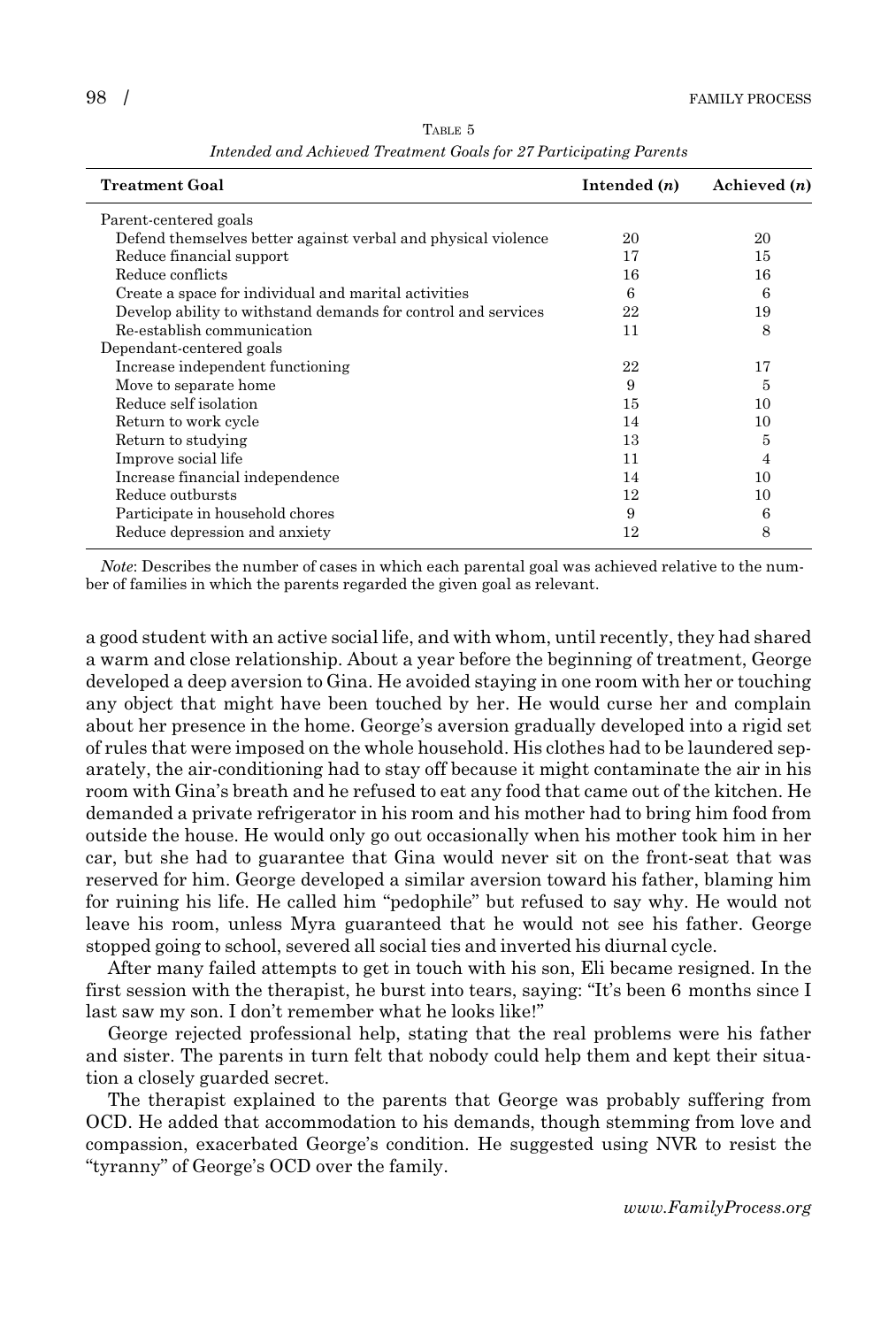The parents were informed of the importance of having a network of supporters to help them in their struggle. Despite initial unwillingness to lift the veil of secrecy, Eli talked to his brothers and to a couple of friends and was surprised by their warm reaction. In the supporter meeting that took place a few weeks later, 17 people participated. Eli and Myra felt a surge of energy at the impressive commitment displayed by the group.

Nonetheless, as the details of the upcoming struggle became clearer, their initial optimism gave way to paralyzing fears. Myra was terrified that any challenge to the status quo might cause George to suffer a psychotic break or possibly even lead to his suicide. Eli feared that renewed friction between himself and George could lead to physical violence. It soon became clear that Myra was too apprehensive to act, so the focus shifted to enabling Eli to undertake the first steps unilaterally. Eli objected: "I will do nothing without Myra's agreement!" Myra smiled ironically and said: "And I will do nothing without George's agreement!" Myra's words had a provocative edge, which gave an opening to the therapist. He said: "I think Myra is aware of the absurdity of the situation and may be asking us to challenge it. She was being ironic when she said that she would do nothing without George's agreement. She has already said that she is overburdened with George's demands and would like nothing better than getting your help in dealing with the problem. I think she is now telling us that if you take the initiative, she will be able to cope with that!" Myra nodded approvingly. The therapist then added to Eli: "I think you should act to reclaim your fatherhood!" Eli reacted warmly.

The parents came to the following session with an astounding proposal: Myra would travel abroad for 10 days, leaving the field open for Eli's initiative. She offered not to participate in the sessions in which a plan of action was being prepared, so that her emotional reactions would not hinder the process. Eli came to the meetings with a brother and two cousins, who would be his immediate supporters in the operation. The plan was: Eli would enter George's room (by force if necessary) on the very day of Myra's flight abroad and stay there until the situation calmed down. He would unilaterally break the communication taboo, abolish the sterile rules that had been imposed on the house, and declare he would resist George's abuse against him and Gina. The three supporters would be in the house and help him in case of need.

When Eli entered the room, George protested loudly and tried to push him out. The supporters drew closer to prevent the situation from deteriorating into outright violence, whereupon George started yelling: "He's a pedophile!" All the supporters took turns staying in the room with George, sometimes with Eli and sometimes without. After two hours, George was ready to talk. When he again called his father a pedophile, his uncle told him: "If you say this again, I will call the police and you will be required to make a formal statement." By the end of the day, George was talking to his father, without looking him in the face. He agreed to leave the house every day, to buy food for himself, and to allow Eli to enter the room when he knocked. Eli and the supporters were surprised to discover that George's refrigerator had been completely stocked by his mother before her trip. She had done this without telling Eli.

When Myra returned, she followed Eli's example in resisting some of George's rules. She told him she no longer forbade Gina's sitting in the front seat. George protested, but did not boycott the car. After the parents showed him written documentation of his verbal abuse of Gina and stated that they would share the documentation with the supporters if it was repeated, the abuse ceased.

Fam. Proc., Vol. 51, March, 2012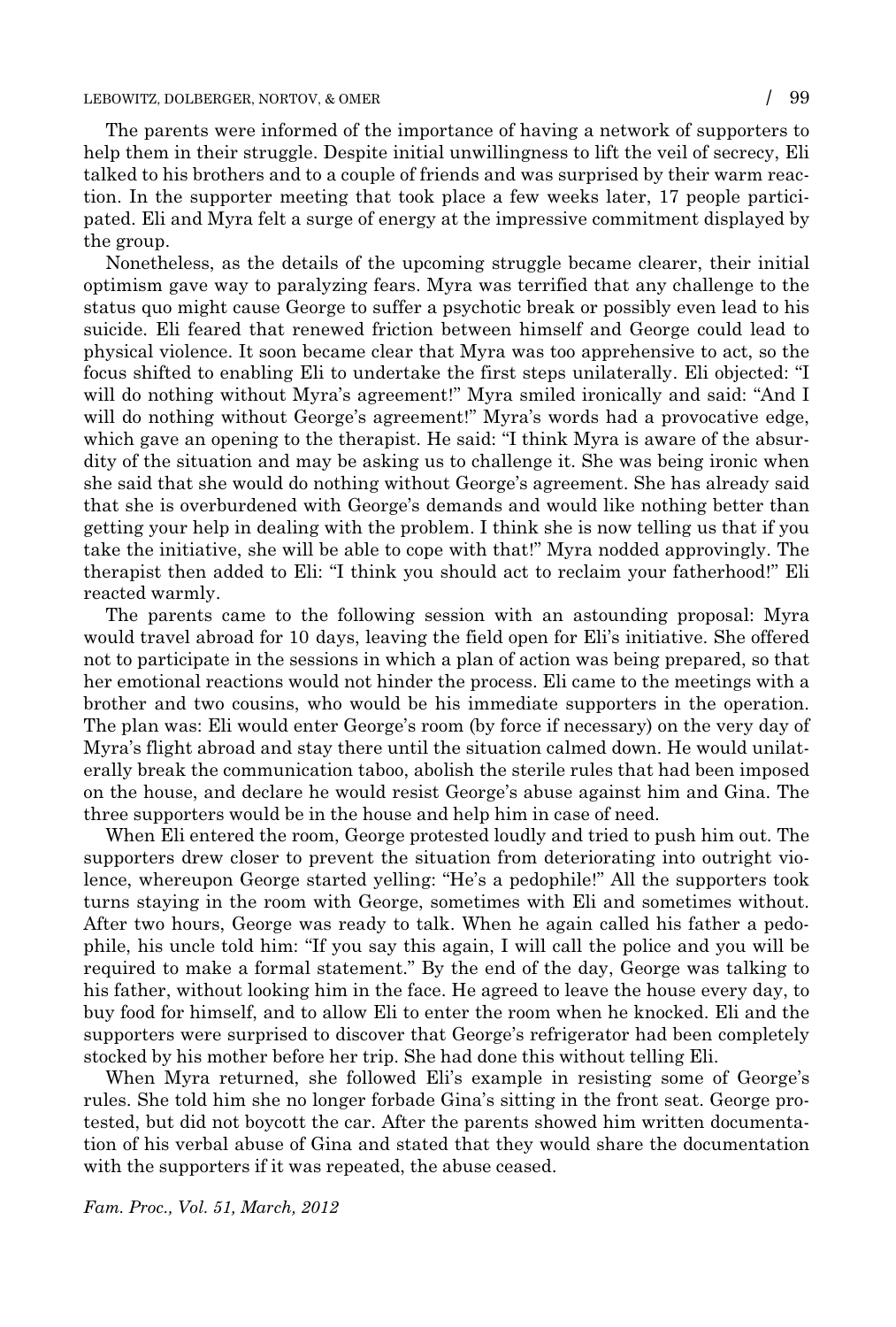### 100 / FAMILY PROCESS

In the following weeks, George started going out every day, met with friends, began taking driving lessons, and eventually passed his driving test. He still refused to look his father in the eyes or to initiate any conversation with him. However, he always answered and sometimes a short conversation developed.

Five months later, George started his military service, finished basic training successfully, and was given a responsible job in the military working with computers.

### Case summary

With the help of the therapist and social support, including a supporters meeting, the parents were able to overcome their initial ambivalence and fears. Through decided action, including ending the acquiescence to obsessive compulsive rules, cessation of services that enabled isolation, breaking long standing taboos such as entering "forbidden rooms," refusal to be drawn into argument, and involvement of outside supporters, change was accomplished. Changes included reduced isolation, increased independence, less hostility, and improved well being for parents.

Myra's behavior before leaving on her trip illustrates the split loyalty in which she was caught: on the one hand, she flew abroad to allow for Eli's initiative; on the other hand, she left a well-stocked fridge increasing George's ability to resist and self isolate. In our experience with similar situations, this kind of partial and ambivalent collaboration by one parent is quite typical. The NVR principle of focusing on gradual steps and accepting multiple conflicting motivations allows for such ambivalence. By acknowledging the right to remain ambivalent, rather than demanding total commitment, initial steps can be taken, which in turn can raise confidence and strengthen motivation for further steps.

# Case 2

Simon and Silvia described their son Ben (26) as delicate and conscientious. He lived at home, worked sporadically when opportunity presented itself and studied inconsistently. He went to the gym a few times a week, but mostly stayed in his room, lying in bed or at the computer. Ben felt ashamed when meeting with friends who, in his eyes, had already achieved something in their lives. His parents gave him a car, hoping that this would encourage him to go out, but he used it only to go to the gym. On rare occasions, when the parents dared to make any demands, Ben reacted aggressively, which was doubly frightening because it seemed so out of character.

Simon would invite Ben to go to a restaurant with him once a week to keep the parent–son relationship alive. Ben came willingly, but would block any attempt at personal or challenging conversation. If asked about his plans for the future, Ben would answer: "You will see, I will still surprise you all!" Or "I know that the right thing for me will come along!"

Ben's parents were terrified of doing anything that might disrupt the delicate fabric of their relationship with him. They feared that taking a firmer stance would lead to a deep rupture or further damage Ben's condition. They would have gladly sent Ben to individual therapy for as long as necessary, but he refused to even consider the option.

When the therapist broached the topic of practical steps that would need to be taken, such as delivering a written announcement, mobilizing supporters, or discontinuing internet service, Silvia was horrified. Simon was highly skeptical of Ben's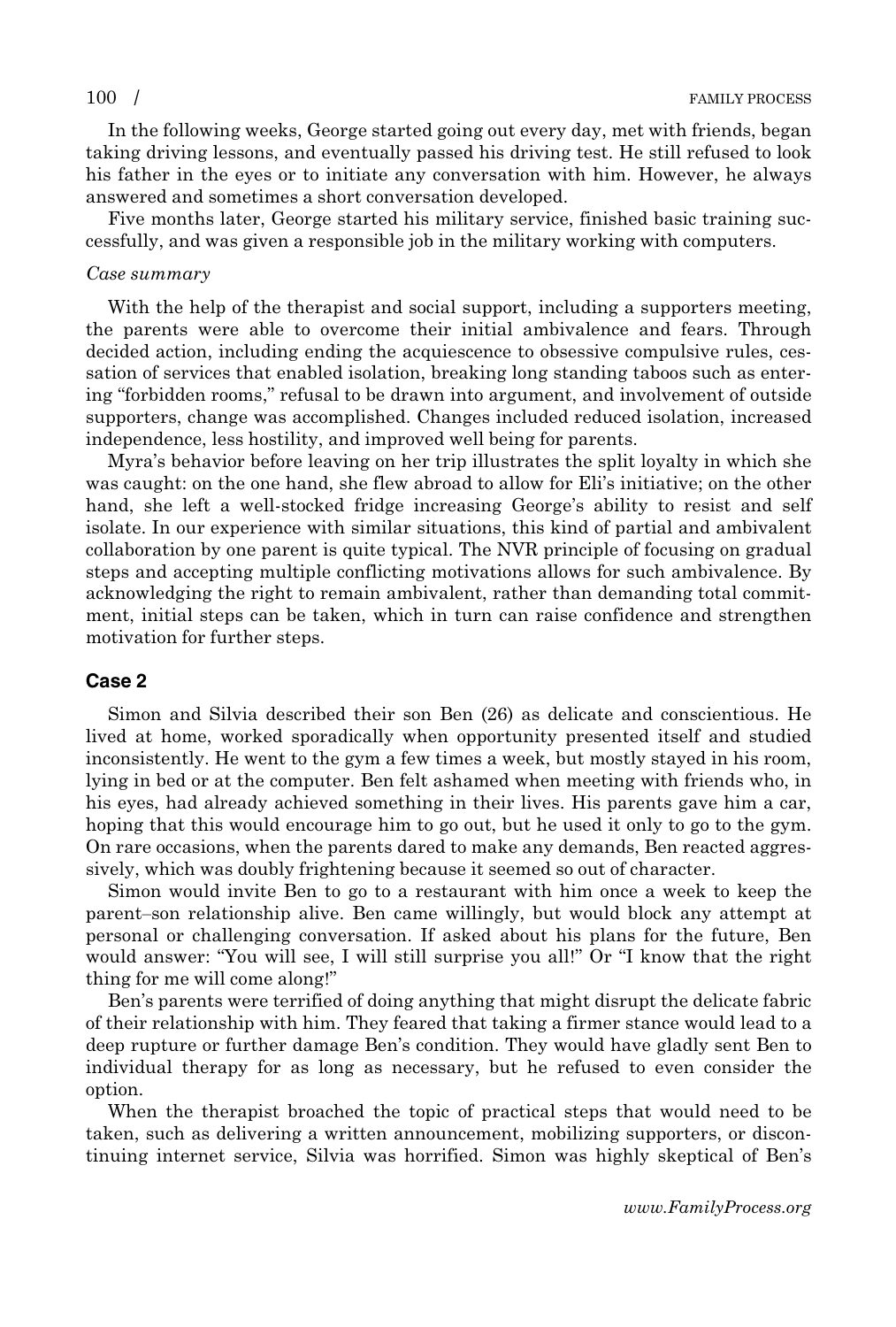ability to function in a meaningful way: "What is waiting for him out there?" he asked, "working as a waiter won't get him anywhere!" When asked how Ben would react to a determined course of NVR, Simon said: "He will withdraw completely for a very long time!"

Gradually, the parents became convinced that only unilateral action could trigger a process of change. A supporters' meeting was convened with five members of the extended family. It was agreed that the parents would deliver an announcement to Ben stating that they would no longer accept his staying at home without studying or going to work. They wrote that they would be willing to help rent an apartment for the first months. The supporters were to contact Ben and offer their help in dealing with the new situation. His uncle, with whom Ben had been close in the past, would invite him to his house for a couple of weeks.

When the parents told Ben that they wanted to give him a written message, he warned them: "Don't do that! You will cause big damage!" The parents were undaunted and delivered the announcement. Ben took the letter to his room, came down screaming, took out a bundle of banknotes from his pocket, tore them to pieces and threw the bits in his father's face yelling: "You see! This is money that I earned, working. Now you have spoiled everything! Everything! Because of you I am not going to work again!" He then burst into tears and went back to his room.

Ben avoided all contact with his parents for days after their announcement. Simon would talk to Ben, but received no answer. He spoke quietly, but made it clear that the present situation could not continue. Ben did not repeat his tantrum, choosing instead to withdraw into himself, as his father had predicted.

It took over 2 months before the parents were prepared to take another step. They told Ben that they would disable the computer during the night and discontinue internet access. This time Ben showed more positive signs of coping. He began leaving the house early in the morning (he was working—the parents soon found a paycheck on his table) and after a few weeks, he came back with a laptop computer, which he was able to connect to the neighbors' wireless internet network. He surprised his parents once again by leaving them a message that he was flying abroad with friends for 10 days. This was doubly surprising, because Ben had suffered from a fear of flying in the past! The parents were in high spirits. However, when Ben returned from his trip, he reverted to the old pattern. He now had his own computer and internet, with which he kept the world at bay.

It was now clear that Ben could withstand pressure without submitting to demands. The parents also understood that it was vain to hope that the problem would be solved on Ben's own initiative. They told Ben that they would no longer allow him to use the computer or watch TV in their house. If he did so, they would remove the computer from the house. They also told him that they were renting him a small apartment. They would no longer agree to his living in their house without any occupation. Ben shut himself up in his room for a number of days, coming out only in the middle of the night to eat in the kitchen.

One morning, the parents found a note on the door of their room that read: "Conditions for capitulation: you must write a letter to all the people you have involved, apologizing for your offending my honor. Also, you have to donate 3,000 NIS (about 800 dollars) to the Israel Democracy Institute as compensation for your tyrannical acts. When I see the letter and the receipt from the Institute I will agree to leave." At first, the bewildered parents wanted to refuse the ultimatum. However, after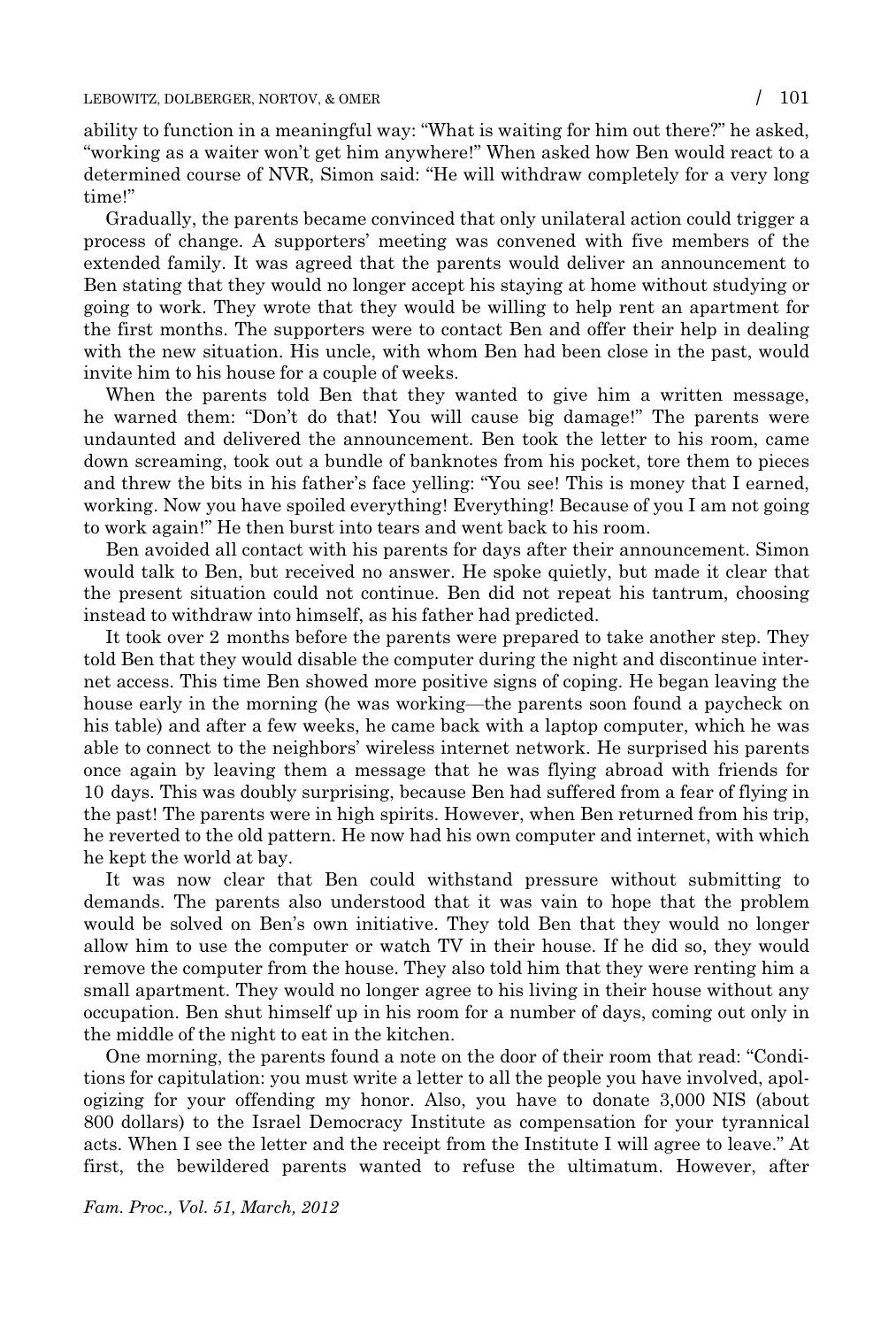discussing it with the therapist, they came to see it as Ben looking for a way of protecting his dignity and self-respect, accepting their demand without complete capitulation. They accepted the conditions and few days later brought him the letter and receipt. They rented an apartment and after he procrastinated for a few days, Ben moved there.

Apart from rent, the parents stopped giving Ben money. After a few weeks, it became clear that Ben was working. He was using the car to travel to friends far away and he paid for his own subscription to the gym. For months, he did not talk to his parents, though he kept contact with them in a peculiar way. He would come to visit the house when the parents were at work and leave telltale signs of his presence. He would eat a little (a yoghurt, an apple), but would leave the cooked food in the fridge untouched. He never took any food products from the house. Simon was in touch with two of Ben's friends, who told him that Ben went to pubs, visited them at their houses, and drove to visit other friends in other parts of the country.

Half a year after he had left the house, Ben met the parents at a family wedding. He sat at their table and conducted some small talk with them, without however telling them anything about his doings. This happened again a month later. The parents started to leave messages for Ben on the kitchen table. They wrote that they respected Ben's decision to keep his doings private. They said that they missed him a lot, but understood that things had to be done at his own pace. The parents were sad about the lack of contact, but satisfied with what they had achieved, feeling that Ben was now looking for ways to lead his life without isolation or dependence. In the first months, they thought that Ben was punishing them by distancing himself from them. Gradually, however, they came to see that Ben was protecting himself from the emotional reactions he feared would overwhelm him should he get any closer to his parents.

#### Case summary

With the help of supporters, parents used firm and clear demands in the form of written announcements and took active steps such as disconnecting computer access and placing conditions on the dependent adult's continued stay in their home. After an initial period of withdrawal, he gained employment and, through an agreement that maintained his dignity, left. Leaving home led to improved social life and general functioning. The relationship with the parents remained very constrained.

An element of NVR that is emphasized is the avoidance of negative attribution to the actions of others, which allows for less escalation and more flexibility on the part of the resistor. This is illustrated in the parents' response to Ben's letter to them. Although it is natural to see his statements as an attempt to assert dominance or set arbitrary and controlling demands, demonizing his behavior would only hinder the process the parents initiated. The determination to avoid such demonization, which allowed the parents to choose a course of action that would better promote their goals, is typical of nonviolent struggles.

# **DISCUSSION**

The course of treatment across the 27 families showed many similarities. Parental steps elicited angry resistance on the part of their dependent child. However, detailed preparation to contain the attacks without giving in or lashing back bore fruit. After the initial flare-up, a period of passive noncooperation by the dependent adult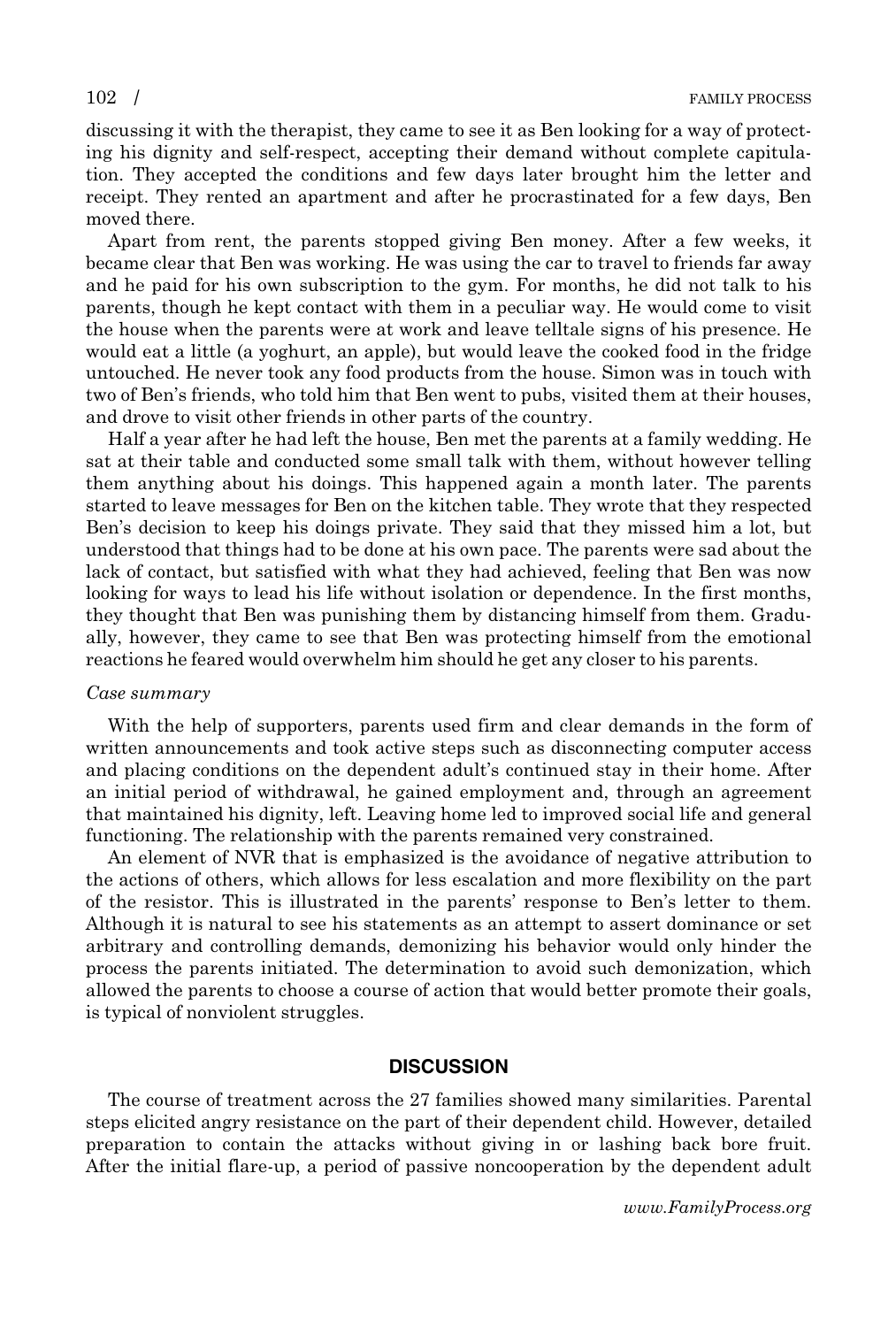ensued. Some reacted by withdrawing into themselves and temporarily stopping communication with parents or supporters. After a period that ranged from a couple of weeks to several months, signs of coping began to appear. The dependent individuals started to work, met with friends, and improved their communication with the parents. Sometimes, the positive activities were pursued clandestinely at first. All the parents felt that their lives had changed for the better and were proud of their achievements.

The results of this report support the hypothesis that parent training in NVR is effective in reducing the most challenging aspects of AED. Parents reduced the services they supplied, a third of the dependent adults who were unemployed before treatment were, by its conclusion, engaged in at least part time work, and some had achieved independent lodgings. Parents also reported reductions in hostility and conflict leading to improved home environments and greater well being.

One important caveat emerged from the series of cases. Improvement in home atmosphere, such as reduced hostility, was temporary or unstable unless a change was also achieved in the "harder" aspects of AED. When the dependent adult continued to live in the parents' home, not go to work, and have full access to computers, the achievements proved unreliable.

An aspect of AED that requires further and more systematic investigation is its relationship to the various forms of psychopathology and their potential impact on NVR training. It is likely that better knowledge of underlying psychopathology could aid in shaping the goals most suited to a particular family and in selecting the most helpful means of intervention. Nevertheless, the existence of psychopathology probably does not contraindicate NVR training. Patients in hospital settings, even those suffering from severe psychopathology, such as paranoid schizophrenia, generally achieve higher levels of functioning when clear behavioral demands are set (American Psychiatric Association, 2006; Dean, 2007; Donat, 2002). An extension of the current research could be the implementation of NVR for family accommodation in other conditions such as OCD.

One factor that has proved invaluable in enabling the parent training in NVR is the creation of a network of clinicians who provide support and expert advice. Our group includes clinicians of different expertise, including physicians and psychologists, who serve as "think-tank," peer supervisors, and support network for addressing serious concerns. Supportive and collaborative ties between therapists also aid in overcoming another challenge inherent in parent training, namely the need to rely exclusively on parental report. George's case exemplifies this complexity, as when he accuses his father of pedophilia. We have often encountered similar accusations in situations of long standing parent–child conflict or estrangement and they have rarely had factual basis. The availability of additional therapists and psychiatrists is often key to navigating such tricky waters. The importance of collaborative team work has long been recognized by clinicians who work with families rather than individuals.

Some limitations of the present study are the sample size on which we report, as well as the case study design, which preclude certain conclusions and inferences from being drawn. Among the questions left unanswered are parent and child characteristics that predict response to treatment, comparison with other clinical approaches, and an investigation of the "active ingredient" or the components that are most important to a successful process. Nevertheless, it is our hope that the study offers enough support for the approach to justify further research with more systematic and

Fam. Proc., Vol. 51, March, 2012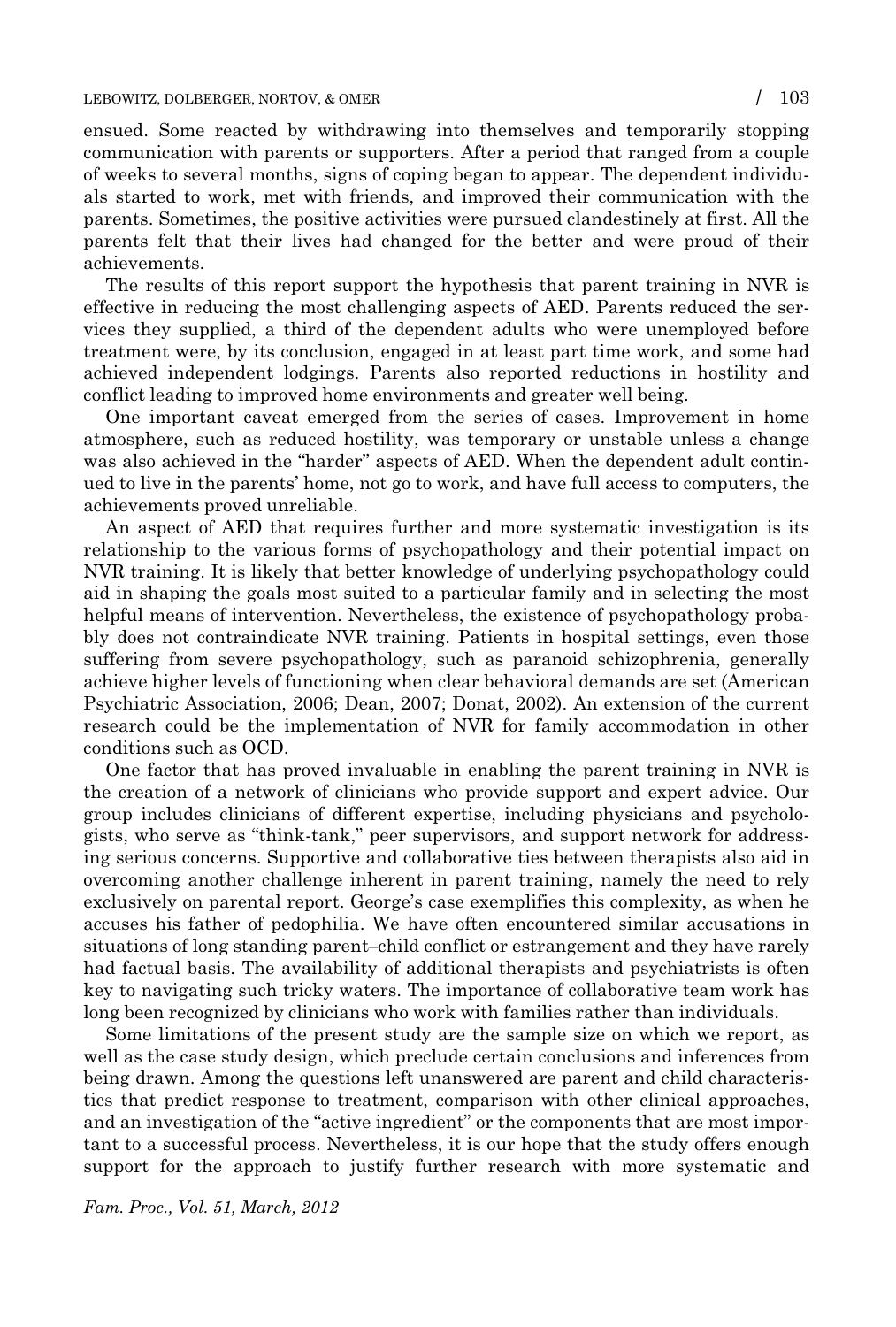controlled methodology, and that it serves to delineate the problem and offers a conceptualization of the situations addressed.

# **CONCLUSION**

Adult entitled dependence is a common problem in many modern societies and there are insufficient therapeutic approaches for addressing it. Parent training in NVR appears to represent a practical, feasible, and effective option for helping parents to deal with AED. By enabling parents to unilaterally reduce accommodation, it offers a way out of the dependence trap, removes the conditions for continued self isolation, and fosters productive behavior in the AED individual. NVR also reduces escalation and opens avenues for enhanced systems of social support. Further research is indicated into this therapeutic approach.

### **REFERENCES**

- Achenbach, T.M. (1994). Child Behavior Checklist and related instruments. In M. Maurish (ed.), The use of psychological testing for treatment planning and outcome assessment (pp. 517–549). Hillsdale, NJ/England: Lawrence Erlbaum Associates, Inc.
- Ackerman, P., & Kruegler, C. (1994). Strategic nonviolent conflict: The dynamics of people power in the twentieth century. Westport, CT: Praeger.
- American Psychiatric Association (2006). American Psychiatric Association practice guidelines for the treatment of psychiatric disorders. Compendium 2006. Arlington, VA: American Psychiatric Association.
- Aquilino, W.S. (1990). The likelihood of parent-adult child coresidence: Effects of family structure and parental characteristics. Journal of Marriage and Family, 52(2), 405-419.
- Arnett, J.J. (2007). Emerging adulthood: What is it, and what is it good for? Child Development Perspectives, 1(2), 68–73.
- Berrington, A., Stone, J., & Falkingham, J. (2009). The changing living arrangements of young adults in the UK (Vol. 27). Population Trends, 138, 27–37.
- Bruce, T.J., & Sanderson, W.C. (2005). Evidence-based psychosocial practices: Past, present, and future. In C.E. Stout & R. Hayes (eds.), The evidence-based practice: Methods, models, and tools for mental health professionals (pp. 220–243). Hoboken, NJ: John Wiley & Sons Inc.
- Collin, A., & Young, R.A. (2000). The future of career. New York: Cambridge University Press.
- Dattilio, F.M., & Epstein, N.B. (2005). Introduction to the special section: The role of cognitivebehavioral interventions in couple and family therapy. Journal of Marital and Family Therapy, 31(1), 7–13.
- Dean, A. (2007). Behavioral management leads to reduction in aggression in a child and adolescent psychiatric inpatient unit. Journal of the American Academy of Child & Adolescent Psychiatry, 46(6), 711–720.
- Donat, D.C. (2002). Employing behavioral methods to improve the context of care in a public psychiatric hospital: Reducing hospital reliance on seclusion/restraint and psychotropic PRN medication. Cognitive and Behavioral Practice, 9(1), 28–37.
- Edwards, D.J., Dattilio, F.M., & Bromley, D.B. (2004). Developing evidence-based practice: The role of case-based research. Professional Psychology: Research and Practice, 35(6), 589– 597.
- Ferro, Y., Shavitt, R., Bedin, N., de Mathis, M., Lopes, A., Fontenelle, L. et al. (2006). Clinical features associated to refractory obsessive-compulsive disorder. Journal of Affective Disorders, 94(1–3), 199–209.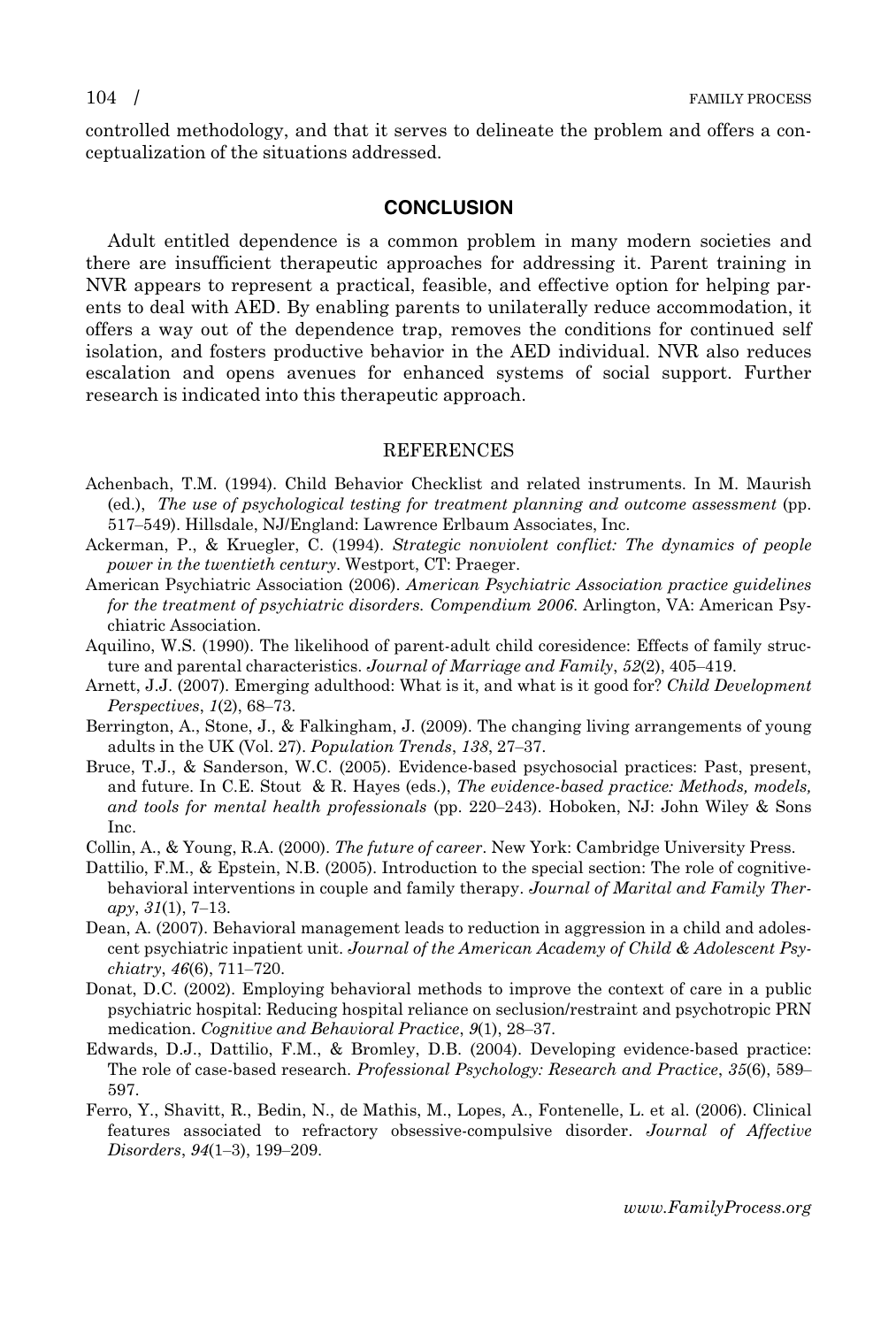- Finlay, I., Sheridan, M., McKay, J., & Nudzor, H. (2010). Young people on the margins: In need of more choices and more chances in twenty-first century Scotland. British Educational Research Journal, 36(5), 851–867.
- Gandhi, M. & Iyer, R.N. (1986). The moral and political writings of Mahatma Gandhi. Oxford, England/New York: Oxford University Press.
- Giuliano, P. (2007). Living arrangements in western Europe: Does cultural origin matter? Journal of the European Economic Association, 5(5), 927–952.
- Goldscheider, F.K., & Goldscheider, C. (1998). The effects of childhood family structure on leaving and returning home. Journal of Marriage and Family, 60(3), 745–756.
- Goldscheider, F.K., & Goldscheider, C. (1999). The changing transition to adulthood: Leaving and returning home. Thousand Oaks, CA: Sage Publications, Inc.
- Haley, J., & Richeport-Haley, M. (2003). The art of strategic therapy. New York: Brunner-Routledge.
- Janne, P. (2007). Revisiting the "Tanguy" phenomenon: About retarded self-sufficiency in our post-adolescent population. Therapie Familiale, 28(2), 167–180.
- Kazdin, A.E. (1997). Practitioner review: Psychosocial treatments for conduct disorder in children. Journal of Child Psychology and Psychiatry and Allied Disciplines, 38(2), 161–178.
- Kerr, M.E., & Bowen, M. (1988). Family evaluation: An approach based on Bowen theory (1st ed.). New York: Norton.
- King, M.L., Jr. (2003). Martin Luther King explains nonviolent resistance. In S. Plous (ed.), Understanding prejudice and discrimination (pp. 500–506). New York, NY: McGraw-Hill.
- Lebowitz, E.R., Omer, H., & Leckman, J.F. (2011). Coercive and disruptive behaviors in pediatric obsessive–compulsive disorder. Depression and Anxiety, 28(10), 899–905.
- Lebowitz, E.R., Vitulano, L.A., Mataix-Cols, D., & Leckman, J. (2011). When OCD takes over. . . the family! Coercive and disruptive behaviours and in paediatric obsessive compulsive disorder. Journal of Child Psychology and Psychiatry, 21, 1249–1250.
- Lebowitz, E.R., Vitulano, L.A., & Omer, H. (2011). Coercive and disruptive behaviors in pediatric obsessive compulsive disorder: A qualitative analysis. Psychiatry, 74(4), 362–369.
- Malagon, A. (2010). 'Hikikomori': A new diagnosis or a syndrome associated with a psychiatric diagnosis? International Journal of Social Psychiatry, 56(5), 558-559.
- Merlo, L., Lehmkuhl, H., Geffken, G., & Storch, E. (2009). Decreased family accommodation associated with improved therapy outcome in pediatric obsessive-compulsive disorder. Journal of Consulting and Clinical Psychology, 77(2), 355–360.
- Minuchin, P. (1985). Families and individual development: Provocations from the field of family therapy. Child Development, 56(2), 289–302.
- Minuchin, S. (1974). Families & family therapy. Cambridge, MA: Harvard University Press.
- Ollefs, B., Schlippe, A.V., Omer, H., & Kritz, J. (2009). Youngsters with externalizing behavior problems: Effects of parent training. Familiendynamik, 34(Journal Article), 256–265.
- Olson, D. (2011). FACES IV and the Circumplex Model: Validation study. Journal of Marital and Family Therapy, 3(1), 64–80.
- Omer, H. (2001). Helping parents deal with children's acute disciplinary problems without escalation: The principle of nonviolent resistance. Family Process, 40(1), 53–66.
- Omer, H. (2004). Nonviolent resistance: A new approach to violent and self-destructive children. New York: Cambridge University Press.
- Omer, H. (2011). The new authority: Family, school, community. New York: Cambridge University Press.
- Pepper, B., Kirshner, M.C., & Ryglewicz, H. (2000). The young adult chronic patient: Overview of a population. Psychiatric Services, 51(8), 989–995.
- Ravanera, Z.R., Rajulton, F., & Burch, T.K. (1995). A cohort analysis of home-leaving in Canada, 1910-1975. Journal of Comparative Family Studies, 26(2), 179.